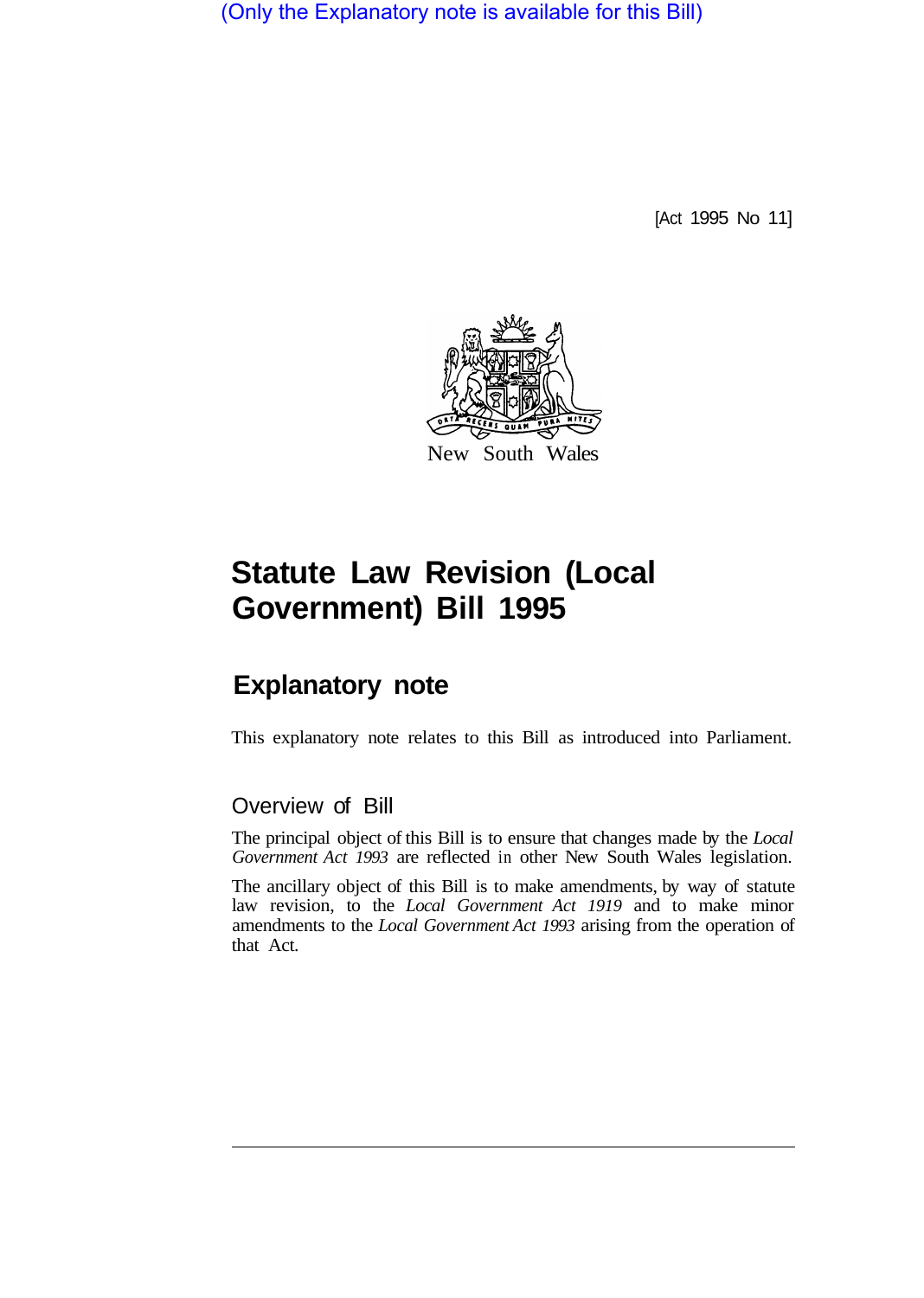Explanatory note

#### Outline of provisions

#### **1 Amendments to achieve the principal object of this Bill**

The law relating to local government changed significantly on 1 July 1993, with the commencement of the *Local Government Act 1993* and certain legislation relating to roads, the impounding of animals, traffic and electricity. To ensure that changes made by the *Local Government Act 1993*  are reflected in other New South Wales legislation, this Bill:

- replaces references to repealed provisions of the *Local Government Act 1919* with the appropriate references to the *Local Government Act 1993,* and
- updates terms relating to local government and civic office, and
- updates references to the corporate names of councils, and
- repeals certain enactments that amended the *Local Government Act 1919* or that relate to local government and are no longer of practical utility.

#### **Replacement of references to the old Act**

This Bill amends certain Acts as a consequence of the enactment of the *Local Government Act 1993* ("the new Act") and the repeal of most of the *Local Government Act 1919* ("the old Act") and many of the ordinances made under that Act.

Many Acts include references to the repealed provisions of the old Act and ordinances made under it. The Bill updates those references to the old Act by replacing them with the appropriate references to the new Act. (References to the old Act in regulations are affected by clause 4 of Schedule 7 to the new Act. That clause provides that a reference in any instrument to the old Act or a provision of the old Act is to be read as a reference to the new Act, the *Impounding Act 1993,* the *Roads Act 1993,* the *Traffic Act 1909* or the corresponding provision of one of those Acts or a regulation made under one of those Acts.)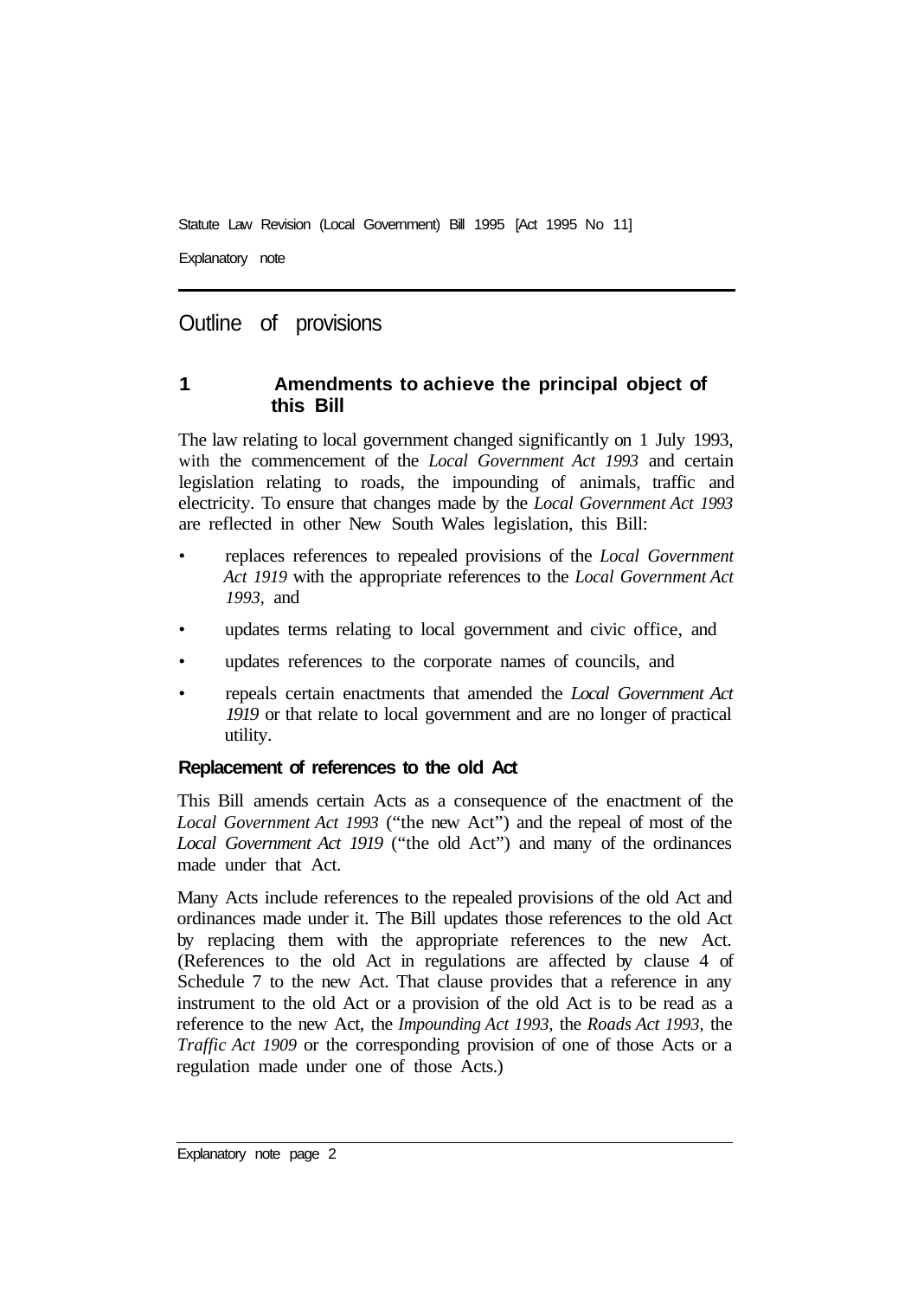Explanatory note

#### **Updating terms relating to local government and civic office**

This Bill also amends references to terms that were made redundant by the repeal of most of the old Act. The following table indicates some of the changes:

| Old term                     | New term                                           |
|------------------------------|----------------------------------------------------|
| municipality or shire        | area under the <i>Local Government</i><br>Act 1993 |
| Ironbark Municipality        | Ironbark area or area of Ironbark                  |
| Shire of Wattle              | Wattle area or area of Wattle                      |
| alderman                     | councillor                                         |
| President of a shire council | mayor of a council                                 |
| town clerk or shire clerk    | general manager of a council                       |
| servant of a council         | employee of a council                              |
| riding of a shire            | ward of an area                                    |
| county district              | area of operations of a county<br>council          |
| general rate                 | ordinary rate                                      |

#### **Updating references to corporate names of councils**

Section 221 of the new Act provides for the corporate name of a council. For example, Ironbark Municipal Council is now called Ironbark Council or Council of Ironbark. However, the new Act also allows a council that, immediately before 1 July 1993, was the council of a municipality or a shire to resolve (before 31 December 1994) to retain the word "municipal" or "municipality", or "shire", respectively, as part of its corporate name.

The Bill updates references to the corporate names of councils in various Acts.

#### **Replacement of ordinances with regulations**

The new Act provides for the making of regulations instead of ordinances. Most ordinances were repealed when that Act commenced, but some are continued in force and are taken to be regulations. (The only ordinance that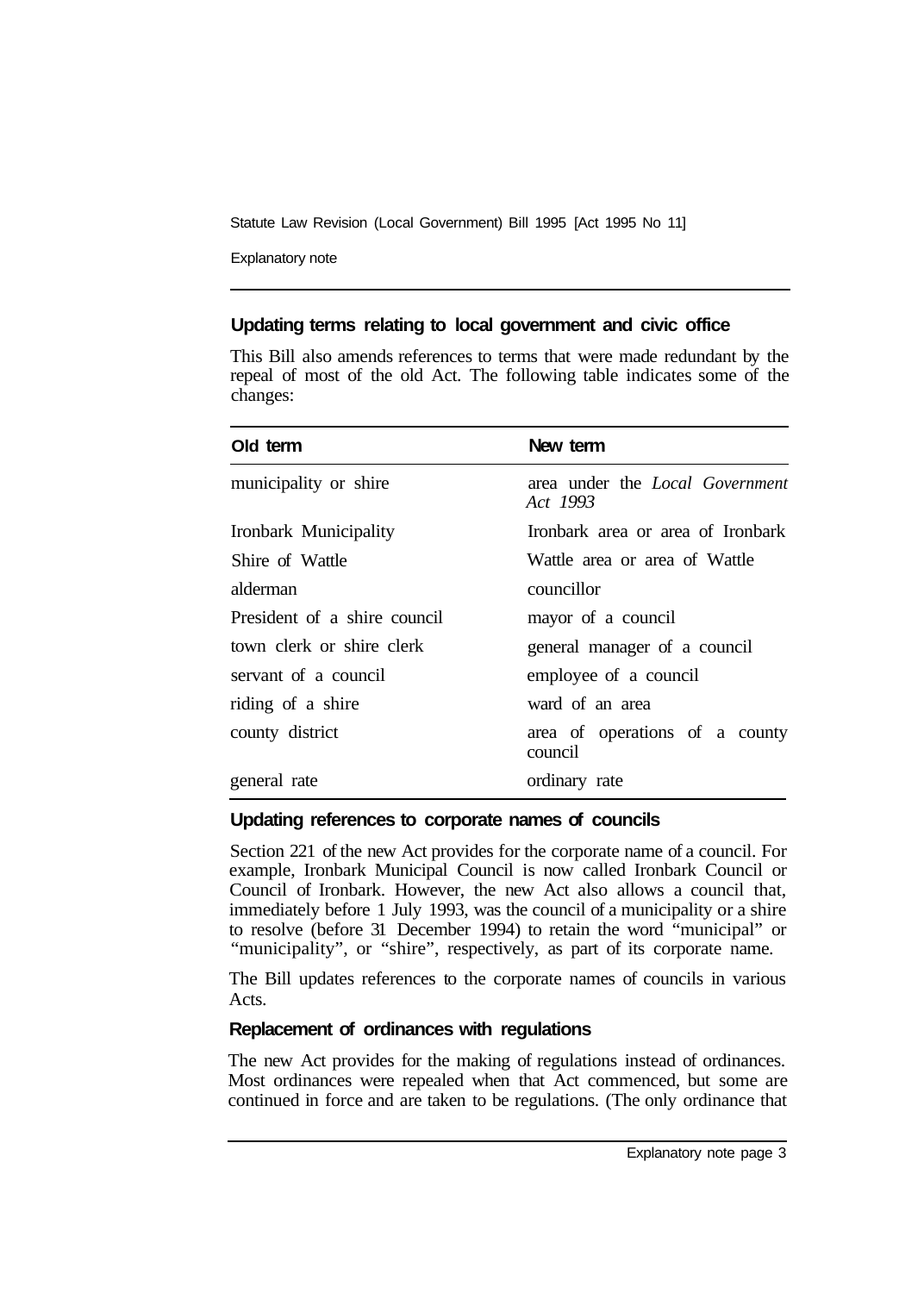Explanatory note

is still operative as an ordinance is *Ordinance No 55,* which relates to section 510 of the old Act, a provision that is still in force.) For that reason, this Bill removes references to ordinances under local government legislation from certain Acts where appropriate.

The new Act is also amended to include transitional provisions consequent on the repeal of certain Acts relating to the levying of rates and charges listed in Schedule 2.

#### **2 Amendments to achieve the ancillary object of this Bill**

#### **Amendment of the old Act**

The amendments to the old Act are by way of statute law revision and relate to Part 12 (Subdivision Regulation). The amendments correct incorrect cross-references and are taken to have commenced on the commencement of the provisions of the *Water Board (Corporatisation) Act 1994* that inserted the cross-references.

#### **Amendment of the new Act**

**Election of Councillors.** Section 283 (3) of the new Act is relocated as section 281 (3) to make it clear that, while a person may be a candidate for election as both mayor and a councillor under section 283 (l), a person cannot be a candidate for more than one office of councillor when councillors are elected partly by wards and partly by area under section 281.

**Registration of political parties.** Section 320 (3) (b) of the new Act is amended to remove an anomaly in the application, to local government elections, of sections 66A, 66B and 66D–66M of the *Parliamentary Electorates and Elections Act 1912* (that deal with registration of parties). Currently, the combined operation of section 66B and the definition of *eligible party* in section 66A of the 1912 Act (as applied by section 320 of the new Act) is that one of the qualifications for registration as a political party is that at least one member of the party is a member of a Parliament whereas the equivalent qualification implied by sections 66D (2) (g) and 66I (2) (b) of the 1912 Act (as applied by section 320) is that at least one member of the party is a member of a council. The omission of the matter "(except in section 66A)" from section 320 (3) (b) removes the anomaly and confirms that the requisite qualification is membership of a council. A savings provision is included that validates existing registrations of political parties under the new Act that have been made on the basis of members of the parties being members of councils.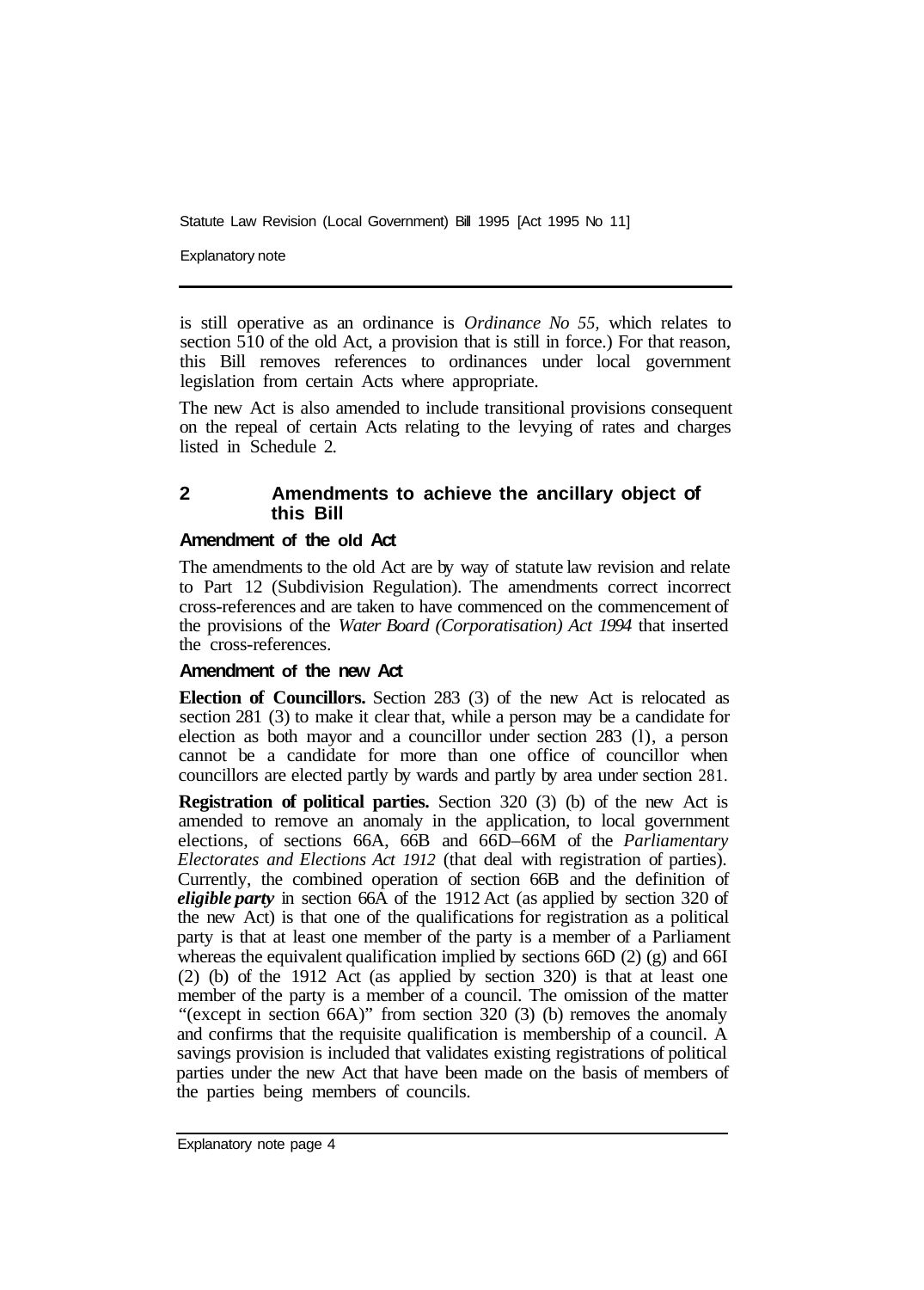Explanatory note

**Appointment of Auditor-General as Auditor for council.** Section 422 (Appointment of auditors) of the new Act is amended to make it clear that the Auditor-General may be appointed as the auditor of a council.

**Omission of reference to Minister's power to permit variation-general income.** Section 509 (Maximum general income for a year) limits a council's rates and charges for a year to the council's notional general income for the previous year as varied by the percentage (if any) specified by the Minister under section 506 (and subject to any catching up of shortfall under section 511). The current provision does not however take into account the Minister's power under section 508 (2) to vary, for a particular council, the general percentage specified under section 506. Section 509 is amended to make provision for variations arising under section 508. A consequential amendment is made to section 511 (Catching up of shortfall in general income).

**Omission of reference to Minister's power to permit variation—domestic waste management services.** Section 510 (Maximum annual charge for domestic waste management services) of the new Act is amended for similar reasons to those for amendment of section 509 so that the annual charge for domestic waste management services for a parcel of rateable land for the previous year will be allowed to be varied by any percentage specified by the Minister under section 508 (2).

**Correction of cross-reference.** The amendment to section 512 (Effect of contravening s 509, 510 or 511) of the new Act corrects an incorrect cross-reference.

**Clause 1** sets out the name (also called the short title) of the proposed Act.

**Clause 2** provides for the commencement of the proposed Act.

**Clause 3** gives effect to the Schedule of amendments to other Acts.

**Clause 4** repeals the Acts and instrument specified in Schedule **2.** 

#### Schedule 1 **Amendment of Acts**

Schedule **1** amends the Acts, listed beneath Schedule 1 in the Contents of the proposed Act, in the manner described above.